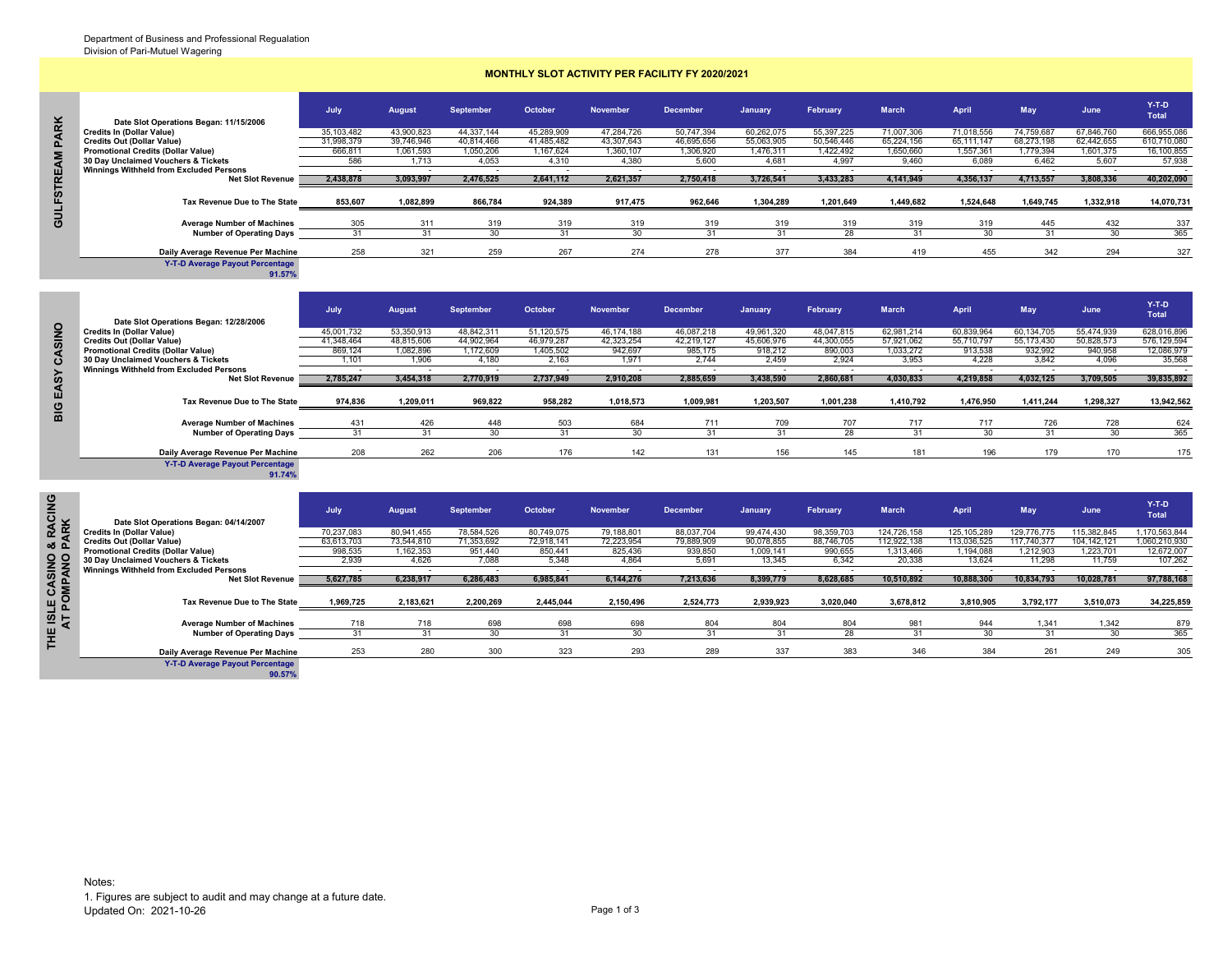nacio

 $\sum_{i=1}^{n}$  $\mathbf{f}$  $\overline{a}$ -ī

## **MONTHLY SLOT ACTIVITY PER FACILITY FY 2020/2021**

|         |                                           | July      | <b>August</b> | September   | October     | <b>November</b> | <b>December</b> | <b>January</b> | February    | <b>March</b> | April       | <b>May</b>  | June        | $Y-T-D$<br>Total |
|---------|-------------------------------------------|-----------|---------------|-------------|-------------|-----------------|-----------------|----------------|-------------|--------------|-------------|-------------|-------------|------------------|
| $\circ$ | Date Slot Operations Began: 10/15/2009    |           |               |             |             |                 |                 |                |             |              |             |             |             |                  |
|         | <b>Credits In (Dollar Value)</b>          | 7,947,226 | 2,812,436     | 114,970,129 | 118,494,912 | 117,256,199     | 113,974,475     | 124,586,684    | 117,877,122 | 150,943,359  | 164,219,888 | 175,090,124 | 159,066,183 | 1,367,238,735    |
|         | <b>Credits Out (Dollar Value)</b>         | 7,437,613 | 2,613,466     | 107,408,546 | 110,702,132 | 110,054,600     | 106,576,589     | 116,324,117    | 109,927,312 | 141,230,700  | 153,302,190 | 163,320,850 | 148,306,247 | 1,277,204,362    |
|         | <b>Promotional Credits (Dollar Value)</b> | 32,915    | 13,530        | 504,140     | 555,510     | 533,945         | 489,660         | 574,375        | 515,710     | 586,985      | 564,625     | 612,000     | 581,545     | 5,564,940        |
|         | 30 Day Unclaimed Vouchers & Tickets       | 2.245     | 1.839         |             | 2.589       | 1.875           | 2.819           | 2,096          | 2.355       | 2.203        | 2.774       | 3.231       | 3.463       | 27,521           |
|         | Winnings Withheld from Excluded Persons   |           |               |             | 4.325       | 7.860           | 2.035           |                |             |              |             | 22.424      | 2.552       | 39,196           |
|         | <b>Net Slot Revenue</b>                   | 478,943   | 187,279       | 7,057,473   | 7,244,183   | 6,677,389       | 6,913,080       | 7,690,288      | 7,436,455   | 9,127,877    | 10,355,846  | 11,182,930  | 10,184,407  | 84,536,150       |
|         | Tax Revenue Due to The State              | 167,630   | 65,548        | 2,470,116   | 2,535,464   | 2,337,086       | 2,419,578       | 2,691,601      | 2,602,759   | 3,194,757    | 3,624,546   | 3,914,025   | 3,564,542   | 29,587,653       |
| তু      | <b>Average Number of Machines</b>         | 480       | 480           | 480         | 480         | 493             | 503             | 511            | 528         | 538          | 576         | 610         | 615         | 533              |
|         | <b>Number of Operating Days</b>           |           |               |             | 31          | 30              | 31              |                | 28          | 31           | 30          | 31          | 30          | 306              |
|         | Daily Average Revenue Per Machine         | 499       | 390           | 490         | 487         | 451             | 444             | 485            | 503         | 547          | 599         | 592         | 552         | 519              |
|         | <b>Y-T-D Average Payout Percentage</b>    |           |               |             |             |                 |                 |                |             |              |             |             |             |                  |

**Y-T-D Average Payout Percentage 93.41%**

|                  | Date Slot Operations Began: 01/22/2010           | July      | August        | <b>September</b> | October    | <b>November</b> | <b>December</b> | <b>January</b>           | February   | <b>March</b> | April       | May         | June        | $Y-T-D$<br><b>Total</b> |
|------------------|--------------------------------------------------|-----------|---------------|------------------|------------|-----------------|-----------------|--------------------------|------------|--------------|-------------|-------------|-------------|-------------------------|
|                  | <b>Credits In (Dollar Value)</b>                 | 6.293.901 | 2.930.919     | 72.512.701       | 75.884.309 | 72.810.311      | 78.013.906      | 87.123.814               | 82.942.073 | 111.915.441  | 123.349.188 | 134.292.192 | 126.962.190 | 975,030,944             |
|                  | <b>Credits Out (Dollar Value)</b>                | 5,783,115 | 2,698,580     | 66,089,317       | 69,127,917 | 66,315,599      | 70.910.742      | 79,548,693               | 75,705,966 | 102,148,050  | 112,466,381 | 122,692,166 | 116,466,440 | 889,952,965             |
|                  | <b>Promotional Credits (Dollar Value)</b>        | 49,338    | 92,324        | 1,231,592        | 1,190,089  | 1,238,374       | 1,323,373       | 1,505,644                | 1,582,919  | 1,901,918    | 2,089,462   | 2,391,268   | 2.418.414   | 17,014,715              |
| z ທ              | 30 Day Unclaimed Vouchers & Tickets              | 2,061     | 4,481         | 306              | 3,058      | 2,638           | 3,541           | 2,102                    | 2,027      | 2,813        | 3,767       | 3.765       | 3,331       | 33,889                  |
|                  | <b>Winnings Withheld from Excluded Persons</b>   |           |               | 2.790            | 2,849      | 1.250           | 1.250           |                          |            | 4,948        | 2.000       | 5.429       | 8.180       | 28,697                  |
| OUR <sub>3</sub> | <b>Net Slot Revenue</b>                          | 463,508   | 144,496       | 5,194,887        | 5.572.211  | 5,260,226       | 5,784,583       | 6.071.579                | 5.655.214  | 7,873,234    | 8,799,113   | 9.217.952   | 8.088.847   | 68,125,850              |
| $\circ$          |                                                  |           |               |                  |            |                 |                 |                          |            |              |             |             |             |                         |
|                  | Tax Revenue Due to The State                     | 162,228   | 50,574        | 1,818,211        | 1,950,274  | 1,841,079       | 2,024,604       | 2,125,053                | 1,979,325  | 2,755,632    | 3,079,689   | 3,226,283   | 2,831,096   | 23,844,047              |
|                  | <b>Average Number of Machines</b>                | 706       | 799           | 642              | 636        | 632             | 625             | 631                      | 636        | 653          | 689         | 754         | 987         | 689                     |
|                  | <b>Number of Operating Days</b>                  | っ         |               | 30               | 31         | 30              | 31              | 31                       | 28         | 31           | 30          | 31          | 30          | 306                     |
|                  | Daily Average Revenue Per Machine                | 328       | 181           | 270              | 283        | 278             | 298             | 310                      | 318        | 389          | 426         | 394         | 273         | 323                     |
|                  |                                                  |           |               |                  |            |                 |                 |                          |            |              |             |             |             |                         |
|                  | <b>Y-T-D Average Payout Percentage</b><br>91.27% |           |               |                  |            |                 |                 |                          |            |              |             |             |             |                         |
|                  |                                                  | July      | <b>August</b> | <b>September</b> | October    | <b>November</b> | <b>December</b> | January                  | February   | <b>March</b> | April       | May         | June        | $Y-T-D$<br>Total        |
|                  | Date Slot Operations Began: 01/23/2012           |           |               |                  |            |                 |                 |                          |            |              |             |             |             |                         |
|                  | <b>Credits In (Dollar Value)</b>                 | 5,659,439 | 1,957,453     | 87,507,898       | 91,666,000 | 82,125,911      | 84,202,404      | 90,547,402               | 86,939,885 | 112,779,056  | 129,683,433 | 135,857,964 | 125,072,148 | 1,033,998,993           |
| <b>ALAI</b>      | <b>Credits Out (Dollar Value)</b>                | 5,256,242 | 1.792.926     | 81.069.887       | 84.952.156 | 75,543,944      | 77.577.218      | 83.323.132               | 80.152.287 | 103.803.442  | 119.438.313 | 124.781.873 | 115.410.290 | 953,101,710             |
|                  | <b>Promotional Credits (Dollar Value)</b>        | 60,497    | 12,758        | 968,341          | 1,058,051  | 1,025,231       | 1.074.137       | 1,105,566                | 1,144,133  | 1,415,771    | 1,406,519   | 1,862,097   | 1.748.815   | 12,881,916              |
|                  | 30 Day Unclaimed Vouchers & Tickets              | 10.449    | 16,668        | 100              | 8,617      | 32,659          | 12.180          | 19,361                   | 9,798      | 6,292        | 7.876       | 9.777       | 9.775       | 143,553                 |
| ξ                | Winnings Withheld from Excluded Persons          |           |               |                  |            |                 |                 | $\overline{\phantom{a}}$ |            |              |             |             |             |                         |
|                  | <b>Net Slot Revenue</b>                          | 353,149   | 168,437       | 5,469,770        | 5,664,409  | 5,589,396       | 5,563,229       | 6,138,065                | 5,653,262  | 7,566,135    | 8,846,478   | 9,223,772   | 7,922,819   | 68,158,920              |
| MIAMI            | Tax Revenue Due to The State                     | 123,602   | 58,953        | 1,914,419        | 1,982,543  | 1,956,288       | 1,947,130       | 2,148,323                | 1,978,642  | 2,648,147    | 3,096,267   | 3,228,320   | 2,772,987   | 23,855,622              |

| Date Slot Operations Began: 01/23/2012         | July      | <b>August</b> | <b>September</b> | October    | <b>November</b> | <b>December</b> | <b>January</b> | February   | <b>March</b> | April       | <b>May</b>  | June        | $Y-T-D$<br><b>Total</b> |
|------------------------------------------------|-----------|---------------|------------------|------------|-----------------|-----------------|----------------|------------|--------------|-------------|-------------|-------------|-------------------------|
| <b>Credits In (Dollar Value)</b>               | 5,659,439 | 1.957.453     | 87.507.898       | 91.666.000 | 82.125.911      | 84.202.404      | 90.547.402     | 86.939.885 | 112,779,056  | 129,683,433 | 135,857,964 | 125.072.148 | 1,033,998,993           |
| <b>Credits Out (Dollar Value)</b>              | 5.256.242 | 1.792.926     | 81.069.887       | 84.952.156 | 75.543.944      | 77.577.218      | 83.323.132     | 80.152.287 | 103.803.442  | 119.438.313 | 124.781.873 | 115.410.290 | 953,101,710             |
| <b>Promotional Credits (Dollar Value)</b>      | 60,497    | 12,758        | 968,341          | 1,058,051  | 1,025,231       | 1,074,137       | 1,105,566      | 1,144,133  | 1,415,771    | 1,406,519   | 862,097     | ,748,815    | 12,881,916              |
| 30 Day Unclaimed Vouchers & Tickets            | 10.449    | 16,668        | 100              | 8.617      | 32,659          | 12,180          | 19.361         | 9,798      | 6,292        | 7.876       | 9.777       | 9.775       | 143,553                 |
| <b>Winnings Withheld from Excluded Persons</b> |           |               |                  |            |                 |                 |                |            |              |             |             |             |                         |
| <b>Net Slot Revenue</b>                        | 353,149   | 168,437       | 5,469,770        | 5,664,409  | 5,589,396       | 5,563,229       | 6,138,065      | 5,653,262  | 7,566,135    | 8,846,478   | 9,223,772   | 7,922,819   | 68,158,920              |
|                                                |           |               |                  |            |                 |                 |                |            |              |             |             |             |                         |
| Tax Revenue Due to The State                   | 123,602   | 58,953        | 1,914,419        | 1,982,543  | 1,956,288       | 1,947,130       | 2,148,323      | 1,978,642  | 2,648,147    | 3.096.267   | 3,228,320   | 2,772,987   | 23,855,622              |
| <b>Average Number of Machines</b>              | 567       | 567           | 606              | 606        | 606             | 606             | 606            | 606        | 606          | 636         | 770         | 935         | 657                     |
| <b>Number of Operating Days</b>                |           |               | $\alpha$         | 31         | 30              |                 |                | 28         |              | 30          | 31          | 30          | 306                     |
| Daily Average Revenue Per Machine              | 311       | 297           | 301              | 302        | 307             | 296             | 327            | 333        | 403          | 464         | 386         | 282         | 339                     |